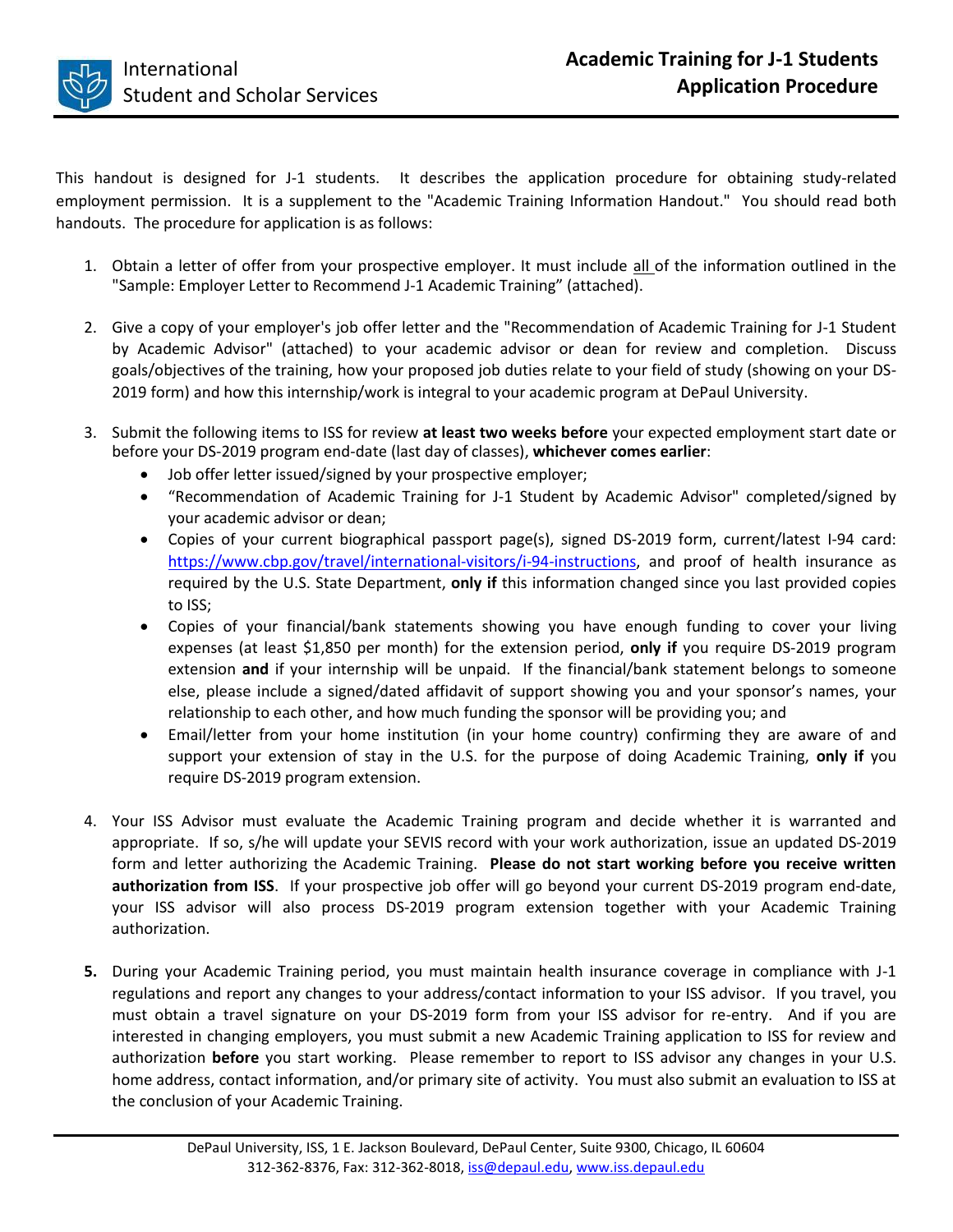*[Sample Employer Letter to Recommend J-1 Academic Training] [To Be Prepared on Company Letterhead]*

**[Company Name] [Company Address] [Company Phone Number]**

**[Date]**

**[Student's Name] [Street Address] [City, State Zip Code]**

Dear [**Student's Name]**:

This letter is to confirm that [**Company Name]** is offering you employment for **[number of months starting on Month/Date/Year]**. This employment will serve as "academic training" for your [**level and field of study showing on your DS-2019 form]** at DePaul University.

The [**Company Name]** understands that the purpose of the Exchange Visitor Program is to promote mutual understanding between the people of the U.S. and other countries by means of educational and cultural exchange. This internship will provide you with an opportunity to gain training related to your field of study showing on your DS-2019 form as well as cultural exchange.

The **goals and objectives** of your training with us will be practical experience in **[job duties including a percentage breakdown of job duties]…** *Note to employer: please specify approximately how much time the student will be performing substantive and non-substantive tasks. Any non-substantive or unskilled activities, taken together, cannot constitute a substantial portion of the student's Academic Training. The student's duties should consist of primarily substantive roles (e.g., shadowing managers, participating in project design, management, or event planning) that involve no more than infrequent non-substantive tasks.*

You will be expected to work [**number of hours per week**]. You will be paid a salary of \$\_\_\_\_\_\_ **[or]** \$\_\_\_\_\_\_ per hour. **[or]** This internship will be unpaid. Your **training supervisor** will be **[name of supervisor and title].** The supervisor's address and telephone number appear above on the letterhead. The **location** of your training program will be in **[Street Address, City, and State]**.

We look forward to having you begin employment on **[Month/Date/Year]**.

Sincerely,

**[Name of Department Head or Human Resources] [Job Title**]

*NOTE: Please use company letterhead and be sure to include all of the information contained in the sample letter. If you have any questions regarding employment of J-1 students, feel free to contact ISS at (312) 362-8376.*